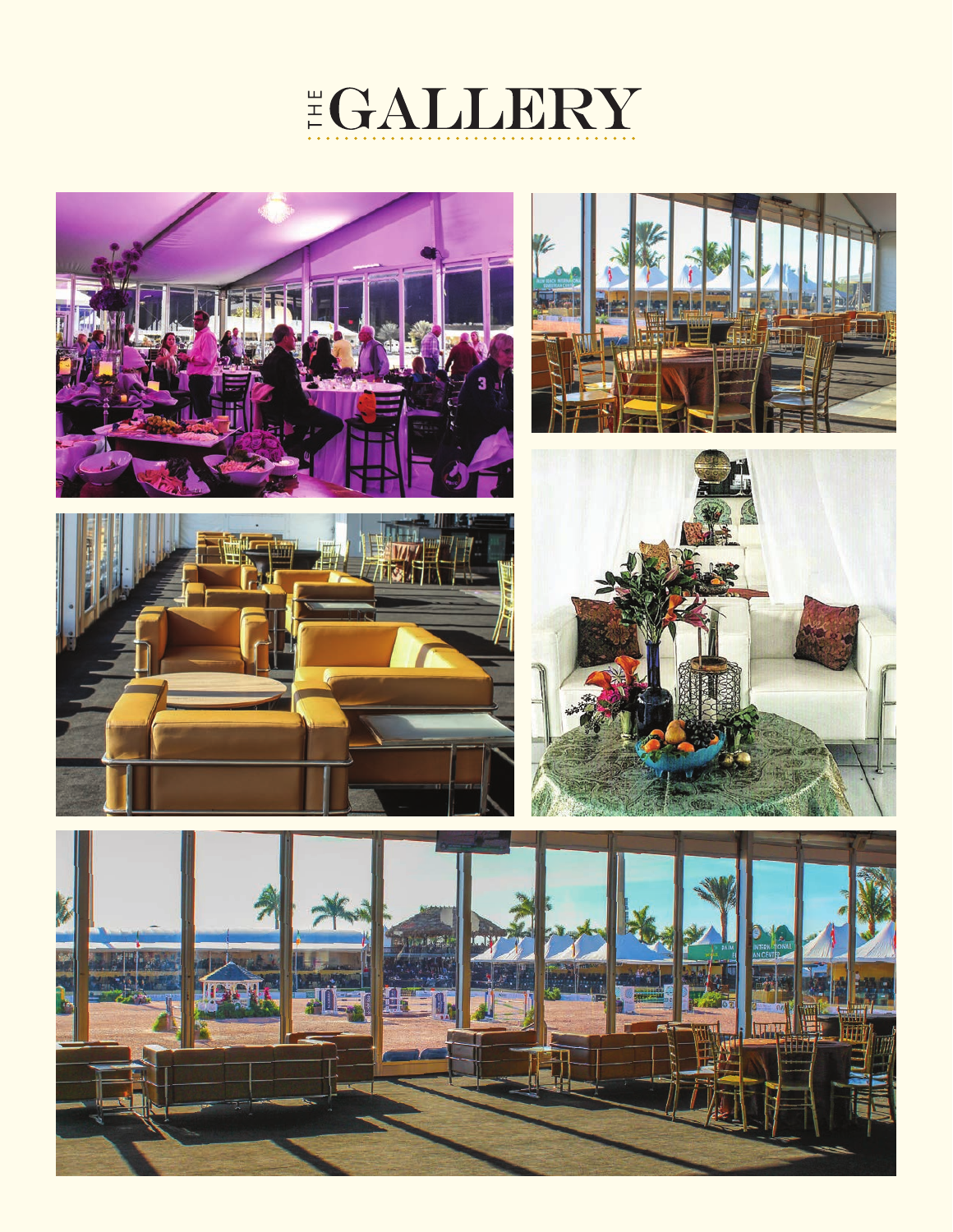

# SEATED 150 PEOPLE • COCKTAIL STYLE 250 PEOPLE

Enjoy panoramic views of the International Arena with floor-to-ceiling windows in The Gallery. The modern decor makes the space perfect for cocktail receptions, product lauanches, birthday/anniversary parties and more. The Gallery transforms into a nightclub following the Saturday Night Lights show each weekend, so join us and come hit the dance floor!

# STANDARD ROOM SET



3 - 48" low rounds with 8 chairs each 2 - 48" rounds on risers with 6 chairs each 5 lounge groupings

Total Seating: 56